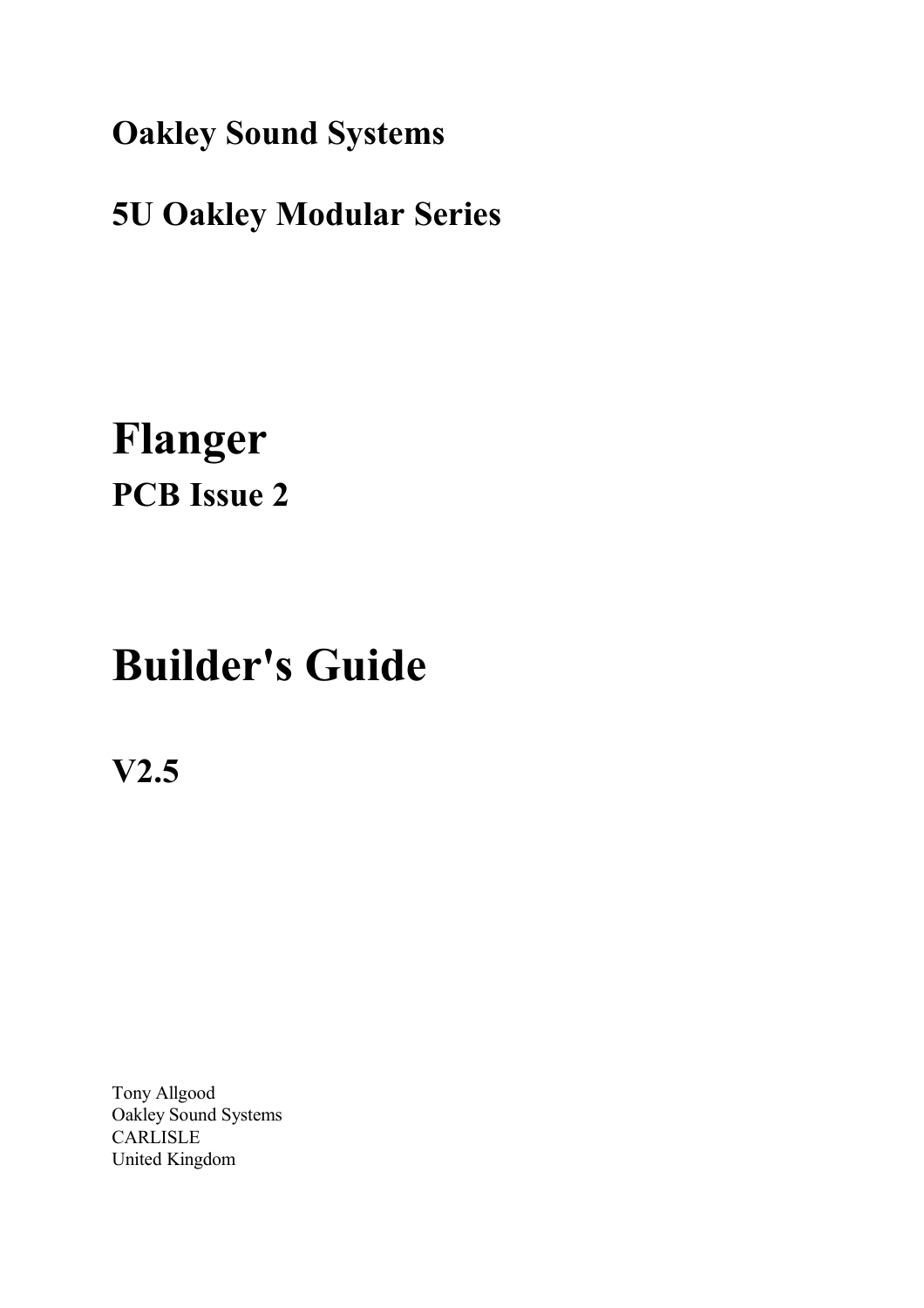### Introduction

This is the Project Builder's Guide for the issue 2 5U Flanger module from Oakley Sound. This document contains a basic introduction to the board, a full parts list for the components needed to populate the boards and a list of the various interconnections.

For the User Manual, which contains an overview of the operation of the unit and the calibration procedure, please visit the main project webpage at:

http://www.oakleysound.com/flg.htm

For general information regarding where to get parts and suggested part numbers please see our useful Parts Guide at the project webpage or http://www.oakleysound.com/parts.pdf.

For general information on how to build our modules, including circuit board population, mounting front panel components and making up board interconnects please see our generic Construction Guide at the project webpage or http://www.oakleysound.com/construct.pdf.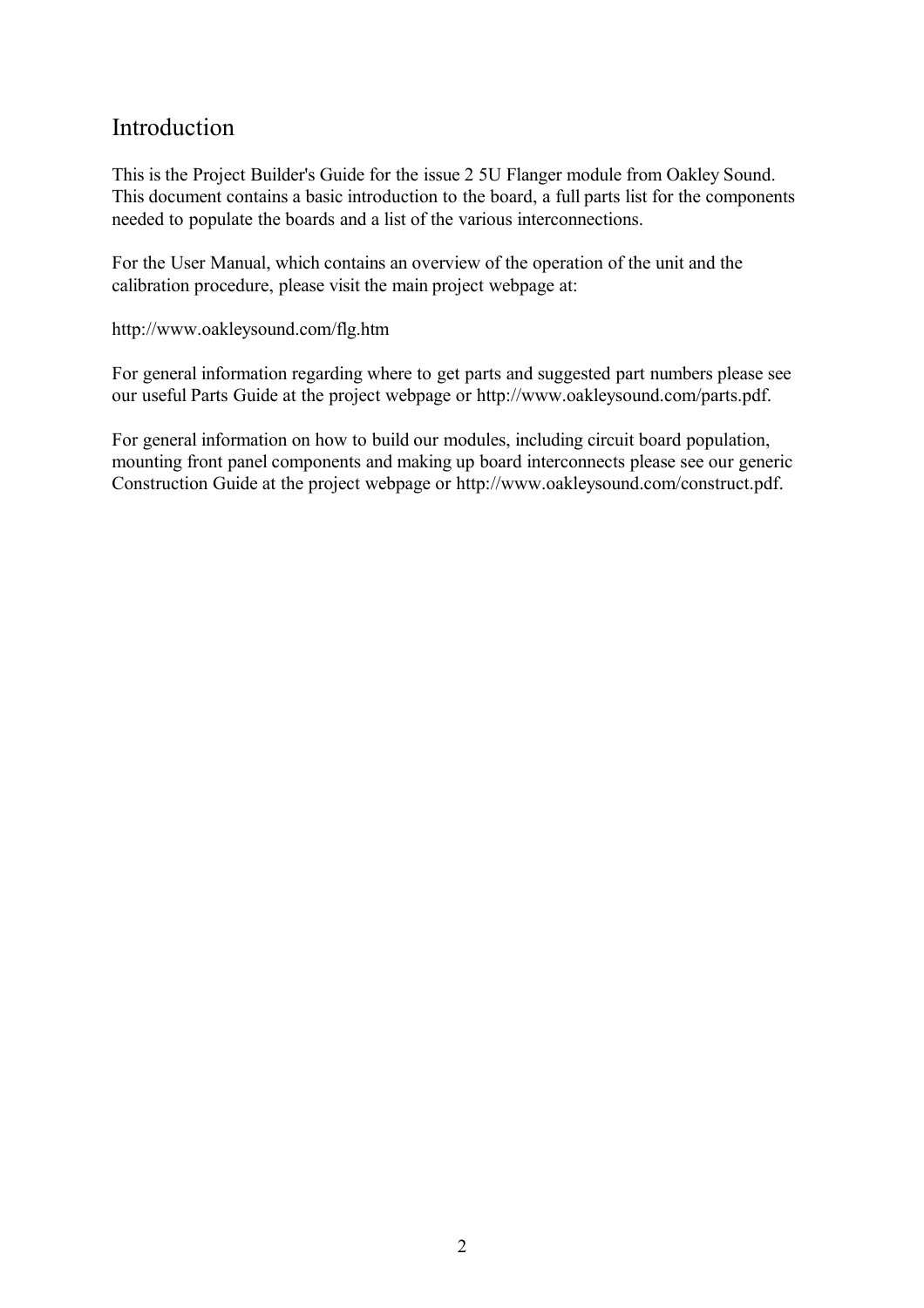## The Flanger PCB



*The issue 2 Oakley Flanger as a single width MOTM format module in a natural finish Schaeffer panel. Note also the use of the optional Sock6 socket board to help keep the wiring to the sockets neat and tidy.* 

On the printed circuit board I have provided space for the four main control pots. If you use the specified 16mm Alpha pots and matching brackets, the PCB can be held very firmly to the panel without any additional mounting procedures. The pot spacing on this board is different to some of our other 5U modules, instead of 1.625" it is 1.375". Used in conjunction with smaller 20mm diameter knobs this still allows for an attractive module design and finger friendly tweaking.

The board is a four layer design. This means that the board has layers of copper on top and bottom sides and two internal copper layers. The underside in one solid, with the exception of a few solder pads and vias, copper plane connected to module ground (0V). A well powered soldering iron is required to solder any through hole pins that are connected to this ground plane.

The design requires plus and minus 15V supplies. The power supply should be adequately regulated. The current consumption is around +75mA and -45mA. Power is routed onto the main PCB by either our standard four way 0.156" MTA156 type connector, labelled PSU, or the special five way Synthesizers.com MTA100 header, labelled PWR. The four pins of the header PSU are +15V, 0V or module ground, earth/panel ground, -15V. The earth/panel connection allows you to connect the metal front panel to the power supply's ground without it sharing the modules' ground line.

The main PCB has four mounting holes for M3 bolts, one near each corner. These are not required for panel mounting if you are using the three 16mm pot brackets. The board size is 109mm (deep) x 124mm (high).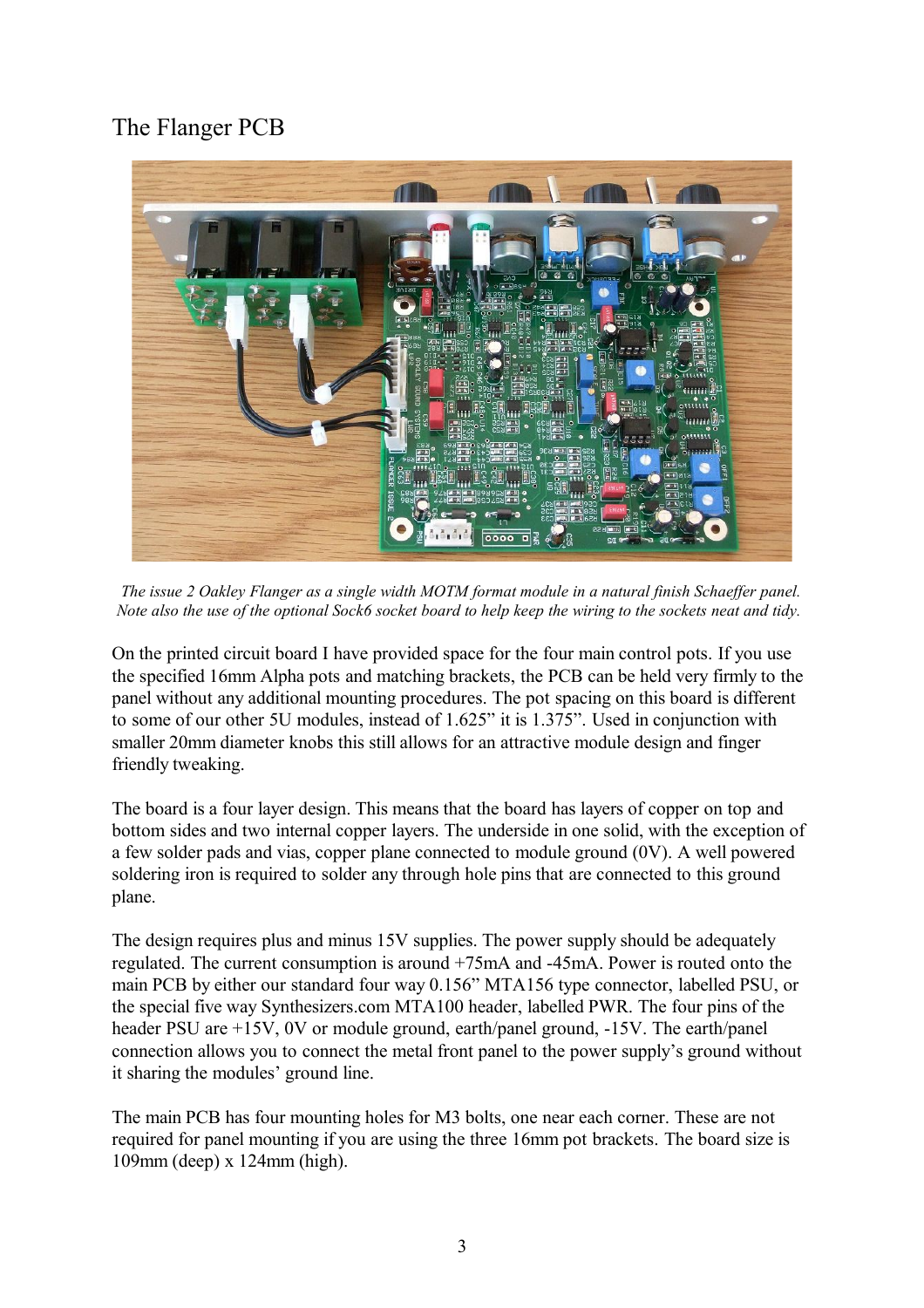## Flanger Issue 2 Parts List

For general information regarding where to get parts and suggested part numbers please see our useful Parts Guide at the project webpage or http://www.oakleysound.com/parts.pdf.

The components are grouped into values, the order of the component names is of no particular consequence.

Many of the parts for this circuit board are surface mount devices but not all of them. Take special care when ordering your parts that you order the correct type of part. This parts list shows the type of part needed whereas the circuit diagram does not.

A quick note on European part descriptions. R is shorthand for ohm. K is shorthand for kiloohm. R is shorthand for ohm. So 22R is 22 ohm, 1K5 is 1,500 ohms or 1.5 kilohms. For capacitors:  $1uF =$  one microfarad =  $1000nF =$  one thousand nanofarad.

To prevent loss of the small '.' as the decimal point, a convention of inserting the unit in its place is used. eg. 4R7 is a 4.7 ohm, 4K7 is a 4700 ohm resistor, 6n8 is a 6.8 nF capacitor.

#### **Resistors**

All resistors are surface mount, size 0805 (or metric 2012) 1% 125mW metal film.

| 22R             | R59, R14                                                   |
|-----------------|------------------------------------------------------------|
| 47R             | R <sub>19</sub> , R <sub>6</sub>                           |
| 75R             | R62                                                        |
| 120R            | R <sub>48</sub> , R <sub>88</sub>                          |
| 470R            | R46                                                        |
| 1K              | R80, R89, R79, R77                                         |
| 1K3             | R <sub>65</sub>                                            |
| 2K2             | R <sub>66</sub>                                            |
| 3K9             | R31, R5, R44                                               |
| 4K7             | R <sub>16</sub> , R <sub>18</sub> , R <sub>61</sub>        |
| 5K6             | R <sub>64</sub>                                            |
| 6K <sub>2</sub> | R <sub>29</sub> , R <sub>25</sub>                          |
| 8K <sub>2</sub> | R <sub>6</sub> 3                                           |
| 10K             | R45, R23, R7, R21, R32, R58                                |
| 12K             | R37, R27, R55                                              |
| 13K             | R54, R26, R28                                              |
| 15K             | R <sub>9</sub> , R <sub>8</sub>                            |
| 20K             | R <sub>3</sub>                                             |
| 22K             | R52, R47, R53, R81, R71, R68, R76                          |
| 27K             | R42                                                        |
| 33K             | R84, R69, R39, R70, R30, R74, R43, R13, R56, R57, R11, R83 |
| 47K             | R12, R41, R49, R10, R67, R50, R72, R73, R75                |
| 56K             | R <sub>1</sub>                                             |
| 68K             | <b>R38</b>                                                 |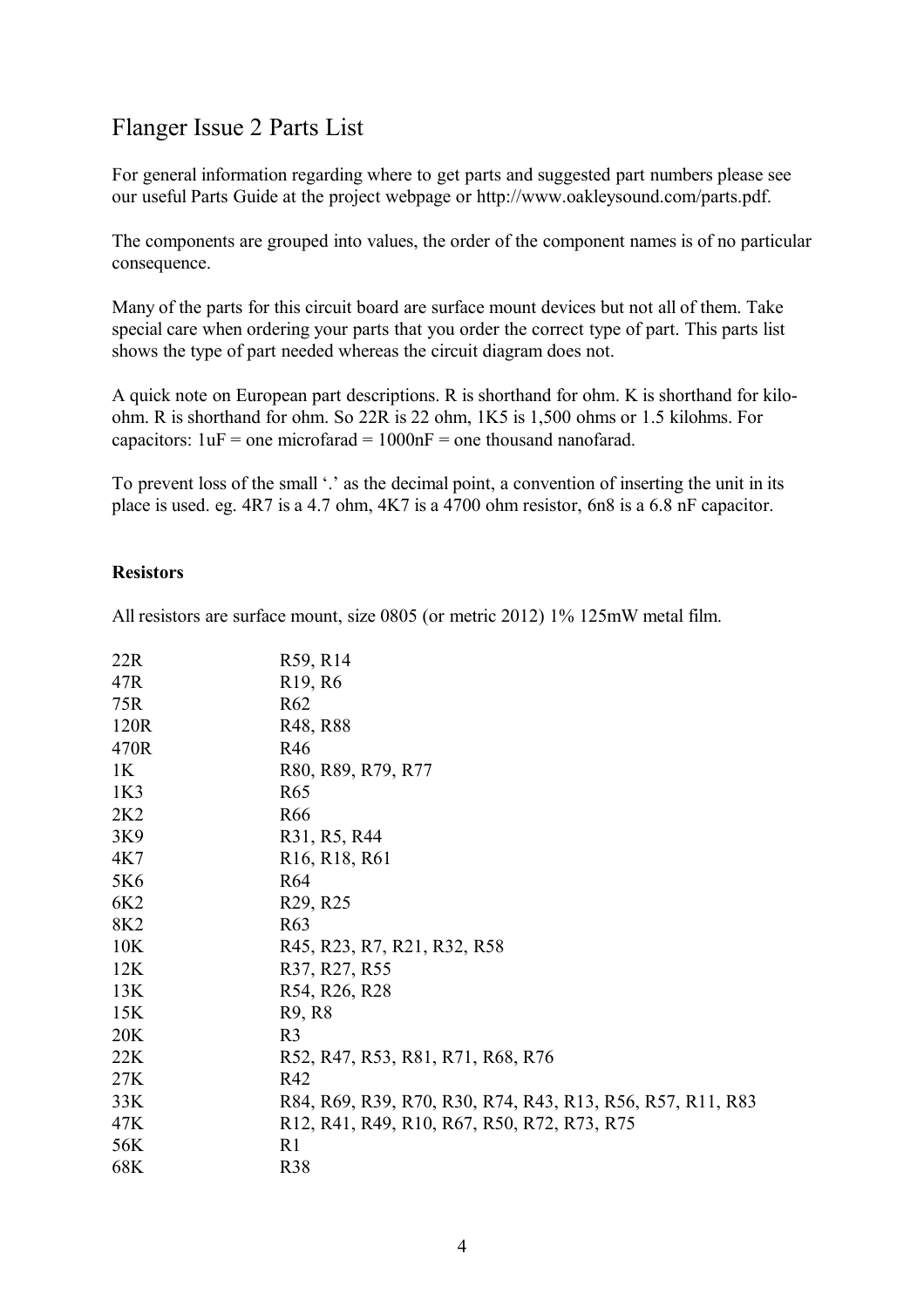| 91K             | R <sub>35</sub>                                                 |
|-----------------|-----------------------------------------------------------------|
| 100K            | R33, R78, R87, R24, R82, R17, R85, R86, R40, R4, R20, R36, R15, |
|                 | R <sub>22</sub>                                                 |
| 180K            | R <sub>34</sub>                                                 |
| 390K            | R51                                                             |
| 3M <sub>3</sub> | R <sub>60</sub>                                                 |
|                 |                                                                 |

1K temperature sensor\* R2

\* Temperature coefficient can be between +3000ppm/K to +3900ppm/K.

#### **Capacitors**

The following capacitors are surface mount, size 0805 (or metric 2012) multilayer ceramic, dielectric C0G (or NP0), working voltage 50V (except where stated), tolerance +/-5%.

| 18pF      | C5                                                  |
|-----------|-----------------------------------------------------|
| 47pF      | C55, C52                                            |
| 100pF     | C50, C28                                            |
| 220pF     | C31, C44, C56, C32                                  |
| 1nF       | C14, C13                                            |
| 1n5       | C43, C30, C33                                       |
| 2n2       | C <sub>25</sub> , C <sub>39</sub> , C <sub>26</sub> |
| 4n7       | C6                                                  |
| 10nF      | C47                                                 |
| 47nF, 25V | C7                                                  |
|           |                                                     |

The following capacitors are surface mount, size 0805 (or metric 2012) multilayer ceramic, dielectric X7R, working voltage 50V, tolerance +/-5%.

100nF (0.1uF) C34, C15, C2, C1, C40, C3, C60, C27, C36, C23, C16, C63, C4, C37, C41, C42, C38, C29, C51, C54, C57, C53, C48, C49, C24

The following capacitors are standard through hole polyester film capacitors with 0.2" (5mm) radial leads.

| 1uF, 63V   | C <sub>59</sub> , C <sub>58</sub>                                                       |
|------------|-----------------------------------------------------------------------------------------|
| 470nF, 63V | C <sub>18</sub> , C <sub>20</sub> , C <sub>19</sub> , C <sub>61</sub> , C <sub>17</sub> |

The following capacitors are standard through hole electrolytic capacitors with 0.1" (2.54mm) radial leads.

| 2u2, 63V  | C <sub>35</sub> , C <sub>62</sub>                   |
|-----------|-----------------------------------------------------|
| 4u7, 50V  | C <sub>12</sub> , C <sub>10</sub>                   |
| 10uF, 35V | C <sub>21</sub> , C <sub>22</sub> , C <sub>46</sub> |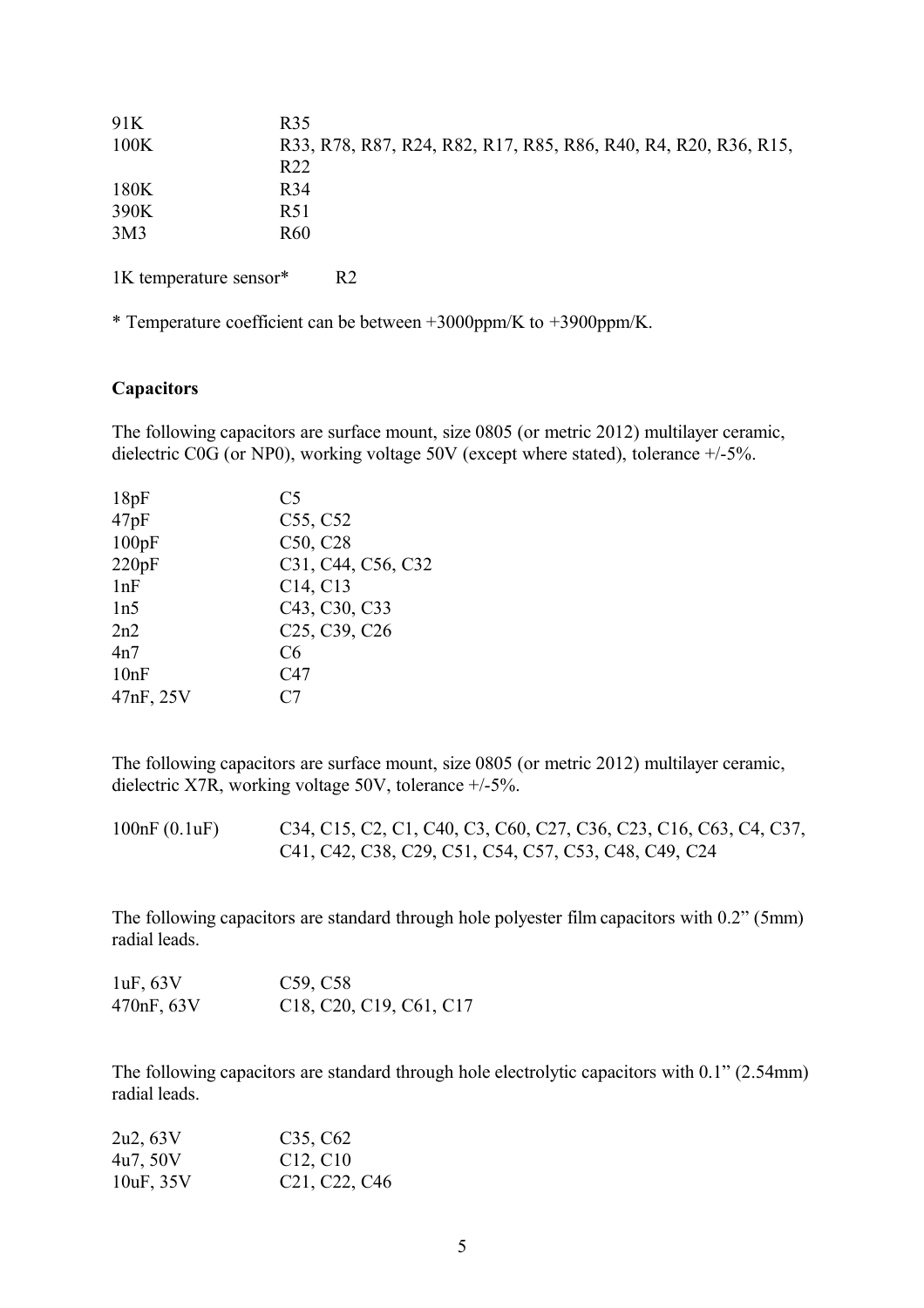47uF, 35V C8, C11, C45, C9

#### **Discrete Semiconductors**

The following devices are surface mount parts.

| BZX384-C5V1 5V1 zener diode | D8. D9                                         |
|-----------------------------|------------------------------------------------|
| BAT42WS schottky diode      | D11, D13                                       |
| 1N4148WS signal diode       | D17, D6, D18, D7, D19, D1, D20, D14, D15, D16, |
|                             | D <sub>12</sub> , D <sub>10</sub>              |

The following devices are standard through hole parts.

| 1N4004 rectifier diode                           | D <sub>2</sub> , D <sub>3</sub> , D <sub>4</sub> , D <sub>5</sub> |
|--------------------------------------------------|-------------------------------------------------------------------|
| BC549 NPN small signal transistor Q2, Q3, Q5     |                                                                   |
| BC559 PNP small signal transistor Q1, Q4, Q6, Q7 |                                                                   |

Q1 and Q2 can be secured together with a cable tie for temperature stability.

#### **LEDs**

| Red 5mm LED   | PК                      |
|---------------|-------------------------|
| Green 5mm LED | OK (SIG on front panel) |

Suitable lenses and mounting clips as required.

Both LEDs are mounted to the panel and are connected to the board using a procedure of your choice. The recommended way is to use two Molex sockets, ie. two sets of 2-way housings and four crimps.

#### **Integrated Circuits**

The following devices are standard through hole parts.

| $78L09 + 9V100mA$ regulator | U <sub>5</sub>                  |
|-----------------------------|---------------------------------|
| 79L09 -9V 100mA regulator   | $\overline{111}$                |
| V3207 Coolaudio BBD         | U <sub>6</sub> , U <sub>7</sub> |

The Belling BL3207 or Panasonic MN3207 may be used instead of the Coolaudio V3207. Two 8-pin DIL sockets are recommended for the BBDs.

The following parts are all surface mount devices. All are small outline (SOIC) packages.

| LM2903D dual comparator  | U13                                       |
|--------------------------|-------------------------------------------|
| TL072ACD dual FET op-amp | U11, U12, U16, U10, U9, U15, U14, U17, U8 |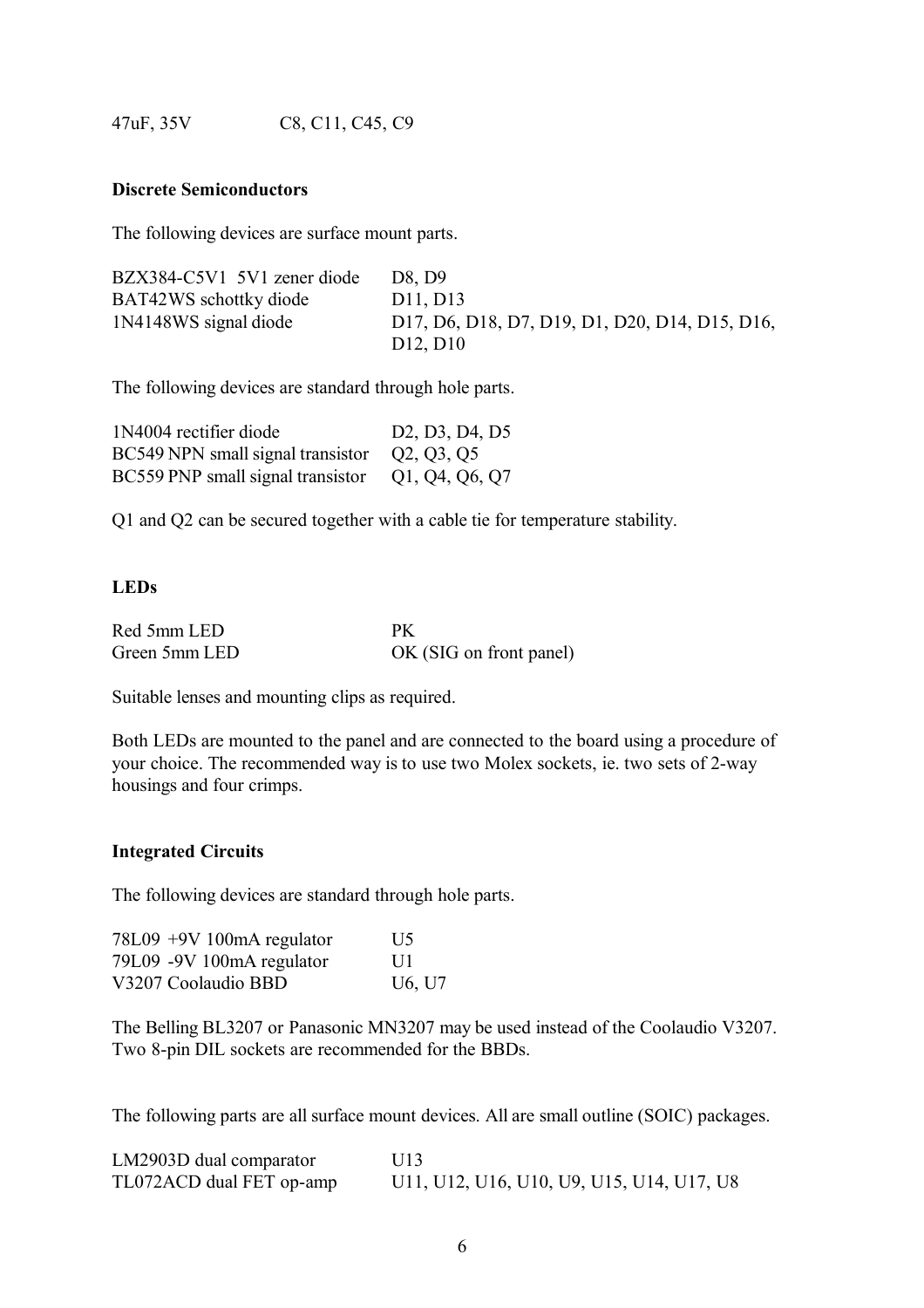| CD4011BM quad NAND gate   | U <sup>3</sup>   |
|---------------------------|------------------|
| $CD4013BM$ dual flip flop | $\overline{114}$ |
| CD4069UBM hex inverter    | $\overline{112}$ |

#### **Trimmers (preset) resistors**

| $5K$ 6mm       | NULL2, NULL1 |
|----------------|--------------|
| $22K$ 6mm      | <b>FBK</b>   |
| $50K$ 6mm      | OFF1, OFF2   |
| 20K multiturn  | <b>SCALE</b> |
| 100K multiturn | <b>TUNE</b>  |

The 6mm single turn trimmers are Bourns 3386F or similar.

The multiturn trimmers are Bourns 3296W, Vishay T93YA or similar.

#### **Potentiometers (Pots)**

All pots Alpha 16mm PCB mounted types.

| 47KB (or 50KB) linear                   | DELAY, FEEDBACK, CV2 |
|-----------------------------------------|----------------------|
| 10KB (or 50KB) dual/stereo linear DRIVE |                      |

Three 16mm pot brackets.

#### **Switch**

Two 'single pole double throw' SPDT toggle switches are required for MIX and FBK.

#### **Miscellaneous**

| Leaded axial ferrite beads                                  | L1, L2             |                                   |
|-------------------------------------------------------------|--------------------|-----------------------------------|
| MTA1564 way header<br>MTA100 6-way header                   | PSU<br><b>PWR</b>  | $-$ Oakley/MO<br>$-$ Synthesizers |
| Molex/MTA 0.1" header 8-way<br>Molex/MTA 0.1" housing 8-way | UPR.<br><b>UPR</b> |                                   |
| Molex/MTA 0.1" header 4-way<br>Molex/MTA 0.1" housing 4-way | LWR<br><b>LWR</b>  |                                   |

TM power supply

s.com power supply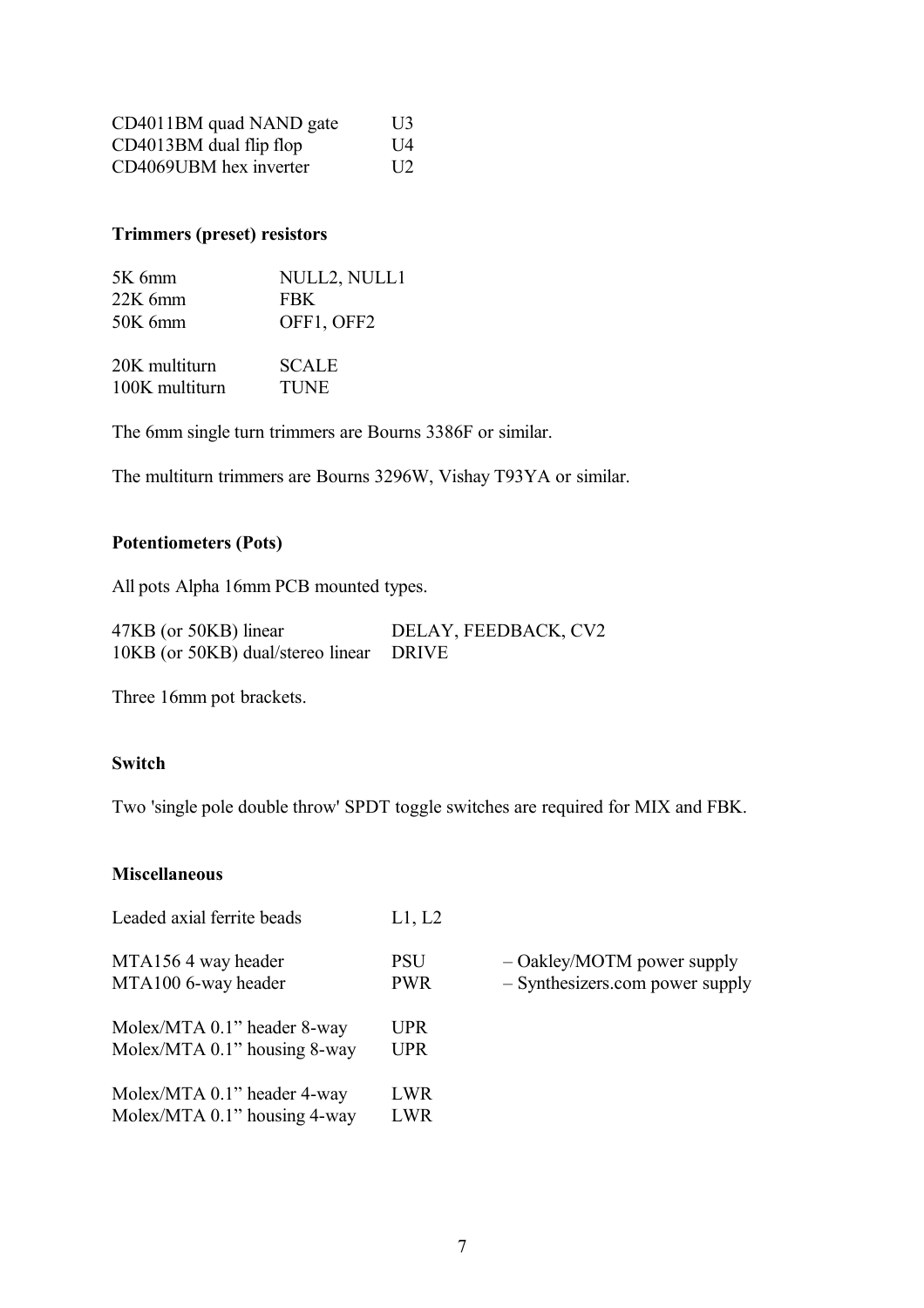#### **Other Parts Required**

Switchcraft 112APC 1/4" sockets Six off mounted either on the Sock6 board or on panel

Four 20mm knobs.

Around 2m of insulated multistrand hook up wire for the switch and socket connections.

#### **Components required if using optional Sock6 board**

| Molex/MTA 0.1" header 8-way    | <b>UPR</b>                   |
|--------------------------------|------------------------------|
| Molex/MTA 0.1" housing 8-way   | <b>UPR</b>                   |
| Molex/MTA 0.1" header 4-way    | LWR.                         |
| Molex/MTA 0.1" housing 4-way   | LWR                          |
| 112APC Switchcraft 1/4" socket | SK1, SK2, SK3, SK4, SK5, SK6 |

A wire link, L1 on the Sock6 PCB, is to be fitted. Simply solder a wire hoop made from a resistor lead clipping to join the two pads of L1 together.

If using Molex KK you'll also need at least 24 crimp terminals.

Suitable lengths of wire to make up the two interconnects and four cable ties.



*Q1 and Q2 can be secured together with a cable tie as shown to reduce the amount of clock frequency drift with temperature. A very thin layer of heat sink paste between them improves the thermal bonding.*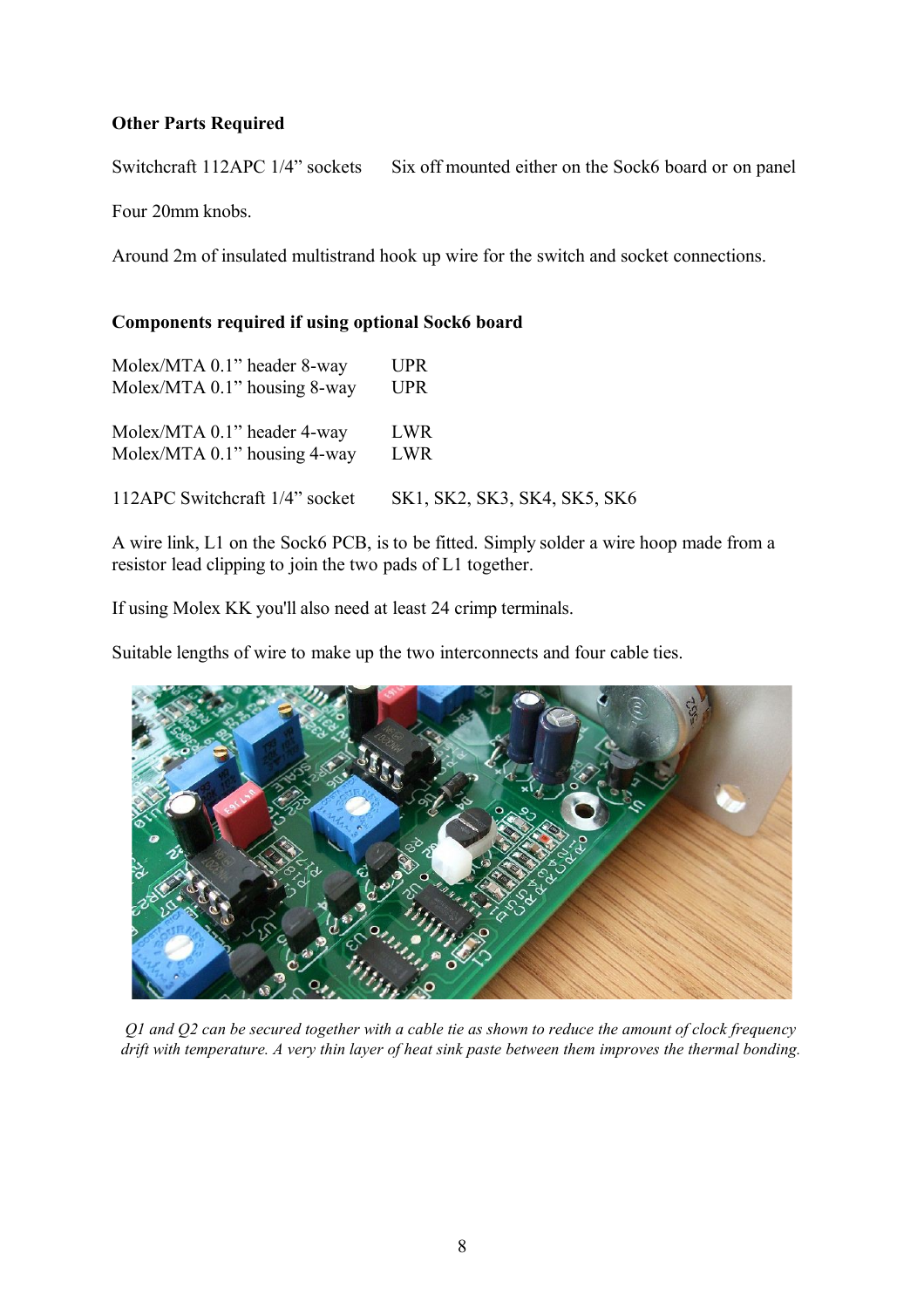#### Connections

#### **Power connections – MOTM and Oakley**

The PSU power socket is 0.156" Molex/MTA 4-way header. Friction lock types are recommended. This system is compatible with MOTM systems.

| Power                  | Pin number |
|------------------------|------------|
| $+15V$                 |            |
| Module ground $(0V)$ 2 |            |
| Socket ground          | 3          |
| $-15V$                 |            |

Pin 1 on the LWR header is connected to pin 3 of the PSU header and has been provided to allow the ground tags of the jack sockets to be connected to the power supply ground without using the module's 0V supply. Earth loops cannot occur through patch leads this way, although screening is maintained.

#### **Power connections – Synthesizers.com**

The PWR power socket is to be fitted if you are using the module with a Synthesizers.com system. In this case you should not fit the PSU header. The PWR header is a six way 0.1" MTA, but with the pin that is in location 2 removed. In this way location 3 is actually pin 2 on my schematic, location 4 is actually pin 5 and so on.

| Power         | <b>Location number</b> | <b>Schematic Pin number</b> |
|---------------|------------------------|-----------------------------|
| $+15V$        |                        |                             |
| Missing Pin   |                        |                             |
| $+5V$         | 3                      |                             |
| Module GND    |                        |                             |
| $-15V$        |                        | 4                           |
| Not connected |                        |                             |

+5V is not used on this module, so location 3 (pin 2) is not actually connected to anything on the PCB.

If fitting the PWR header, you will also need to link out pins 2 and 3 of PSU. This connects the panel ground with the module ground. Simply solder a solid wire hoop made from a resistor lead clipping to join the middle two pads of PSU together.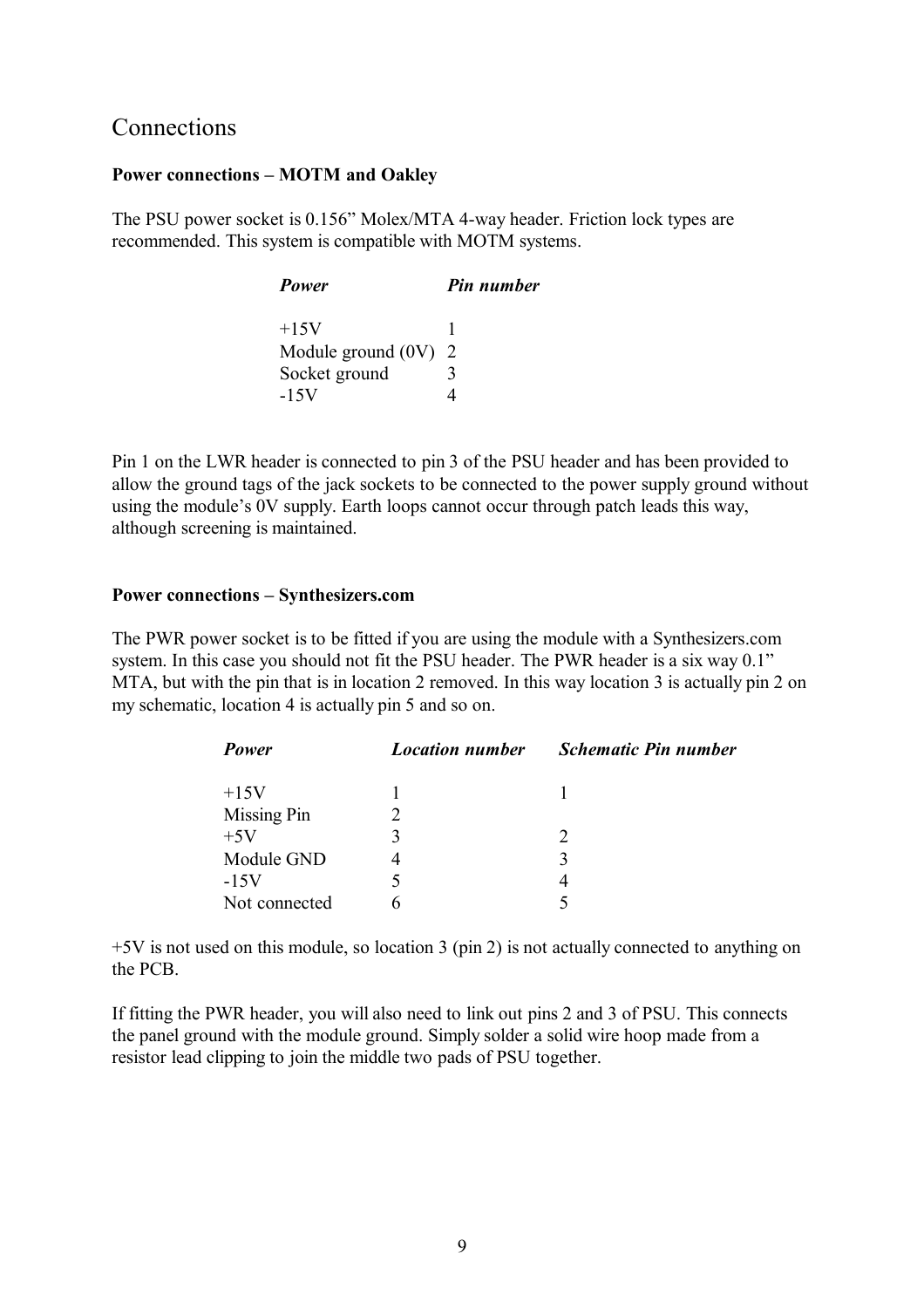#### **Building the Flanger module using the Sock6 board**

This is the simplest way of connecting all the sockets to the main board. The Sock6 board should be populated in the way described in our construction guide found on the project webpage. There are only two headers, UPR (for upper) which is eight way, and LWR (for lower) which is four way. Both headers are fitted to the bottom side of the board.

The wire link L1 should be fitted to the Sock6 board. Simply solder a wire hoop made from a resistor lead clipping to join the two pads of L1 together.

You need to make up two interconnects. The eight way one should be made so that it is 95mm long. The four way should be made to be 110mm.



*The Sock6 board makes it much easier to build the module. Here I have used Molex 0.1" KK headers and housings. This is a 'strip and crimp' system that is cheap but very reliable.*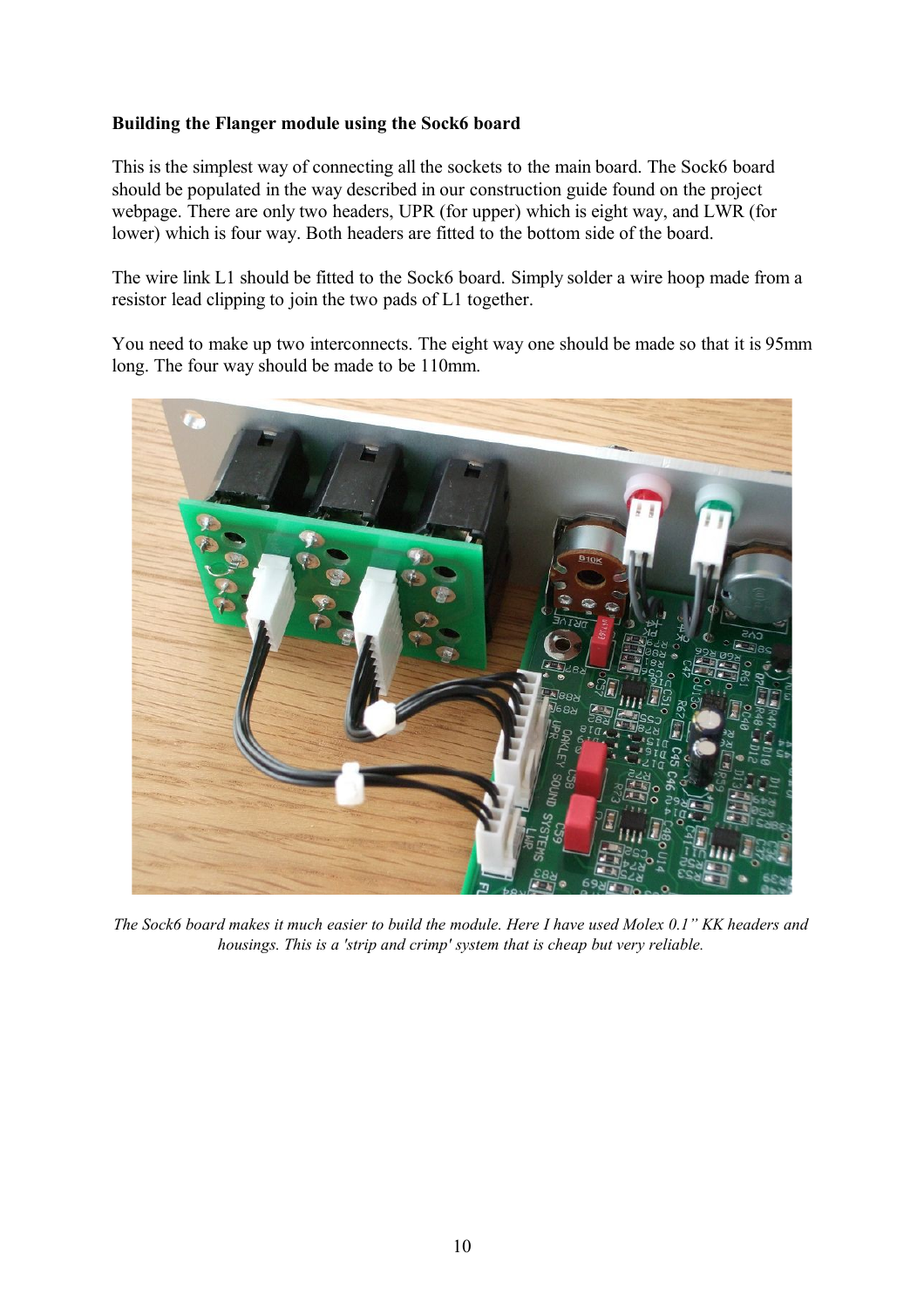#### **Hand wiring the sockets**

If you have bought Switchcraft 112A sockets you will see that they have three connections. One is the earth or ground tag. One is the signal tag which will be connected to the tip of the jack plug when it is inserted. The third tag is the normalised tag, or NC (normally closed) tag. The NC tag is internally connected to the signal tag when a jack is not connected. This connection is automatically broken when you insert a jack.

Once fitted to the front panel the ground tags of each socket can be all connected together with solid wire. I use 0.91mm diameter tinned copper wire for this job. It is nice and stiff, so retains its shape. A single piece of insulated wire can then be used to connect the connected earth tags to pin 1 of LWR. Pin 1 is the square solder pad.

All the other connections are connected to the signal or NC lugs of the sockets. The tables below show the connections you need to make.

#### UPR

| Pin Pad name        | Socket         | Lug Type |
|---------------------|----------------|----------|
| Pin 1 Not Used      |                |          |
| Pin 2 DELAY OUT     | <b>DLY OUT</b> | Signal   |
| Pin 3 Not Used      |                |          |
| Pin 4 MIX OUT       | <b>MIX OUT</b> | Signal   |
| Pin 5 FBK OUT       | <b>FBK IN</b>  | NC       |
| Pin 6 FBK IN        | <b>FBK IN</b>  | Signal   |
| Pin 7 Module ground | <b>INPUT</b>   | NC       |
| Pin 8 AUDIO IN      | <b>INPUT</b>   | Signal   |

#### LWR

|               | Pin Pad name        | Socket                  | Lug Type    |
|---------------|---------------------|-------------------------|-------------|
|               | Pin 1 Panel ground  | Connects to all sockets | Ground lugs |
| $Pin 2$ $CV2$ |                     | CV2                     | Signal      |
|               | Pin 3 Module ground | <b>CV1 &amp; CV2</b>    | NC.         |
| $Pin 4$ CV1   |                     | $\rm{CV1}$              | Signal      |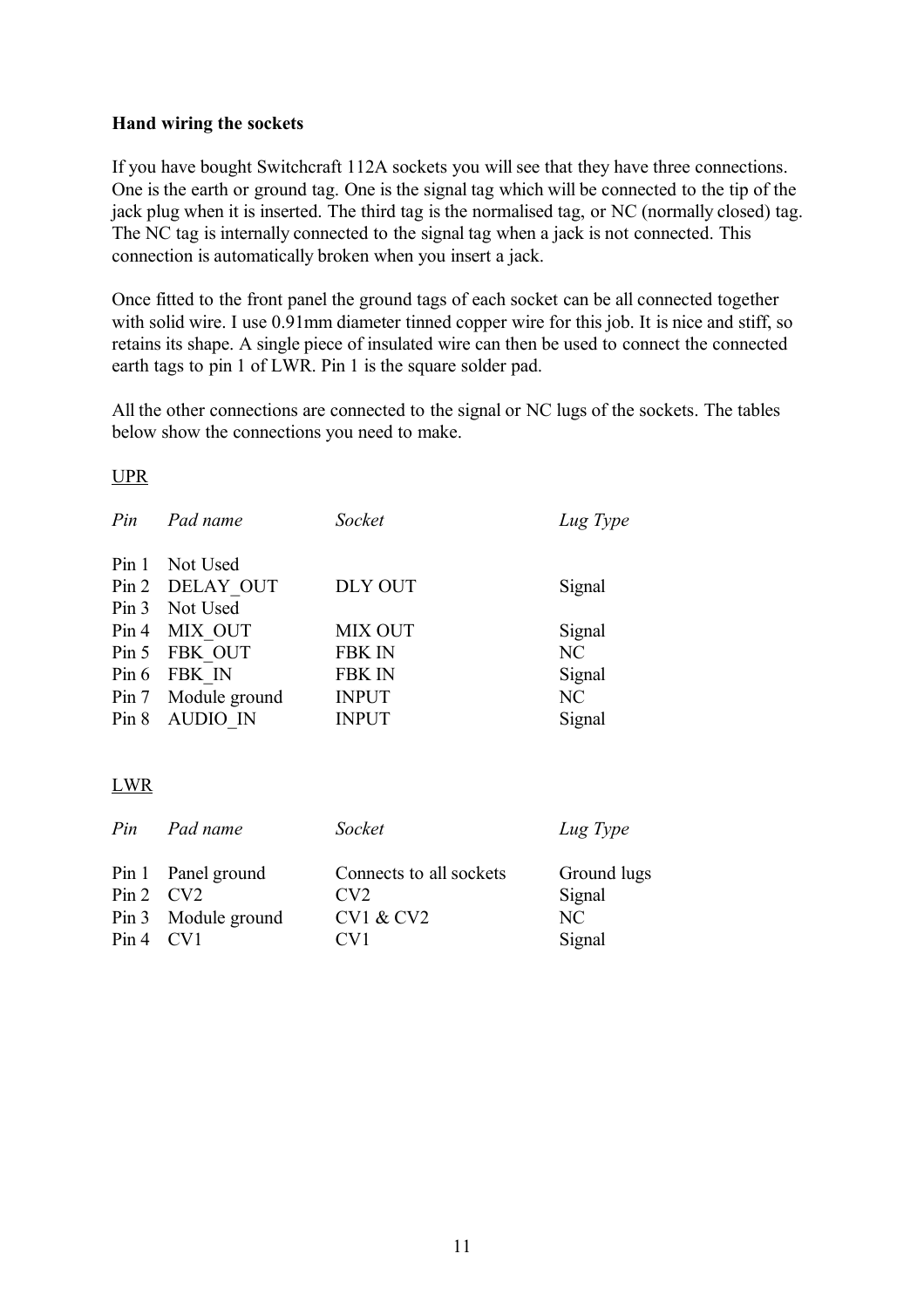## Wiring the Switches

The Oakley Flanger features two of the same type of switch. They are two position ON-ON switches.

You should wire each switch as you would other Oakley modules. I typically use thin solid core wire rather than insulated multi-strand wire. This keeps the connection firmly in place and very neat. I normally bend the wire at one end into a hook and place the straight end into the PCB pad's hole. I then loop the hooked end around the switch tang and squash the hook into place before soldering it. The solder pad on the board can then be soldered from the underside and the excess wire on snipped off.



*These are Apem SPDT (on-on) toggle switches. Note that the switches' washers are on the inside of the panel.*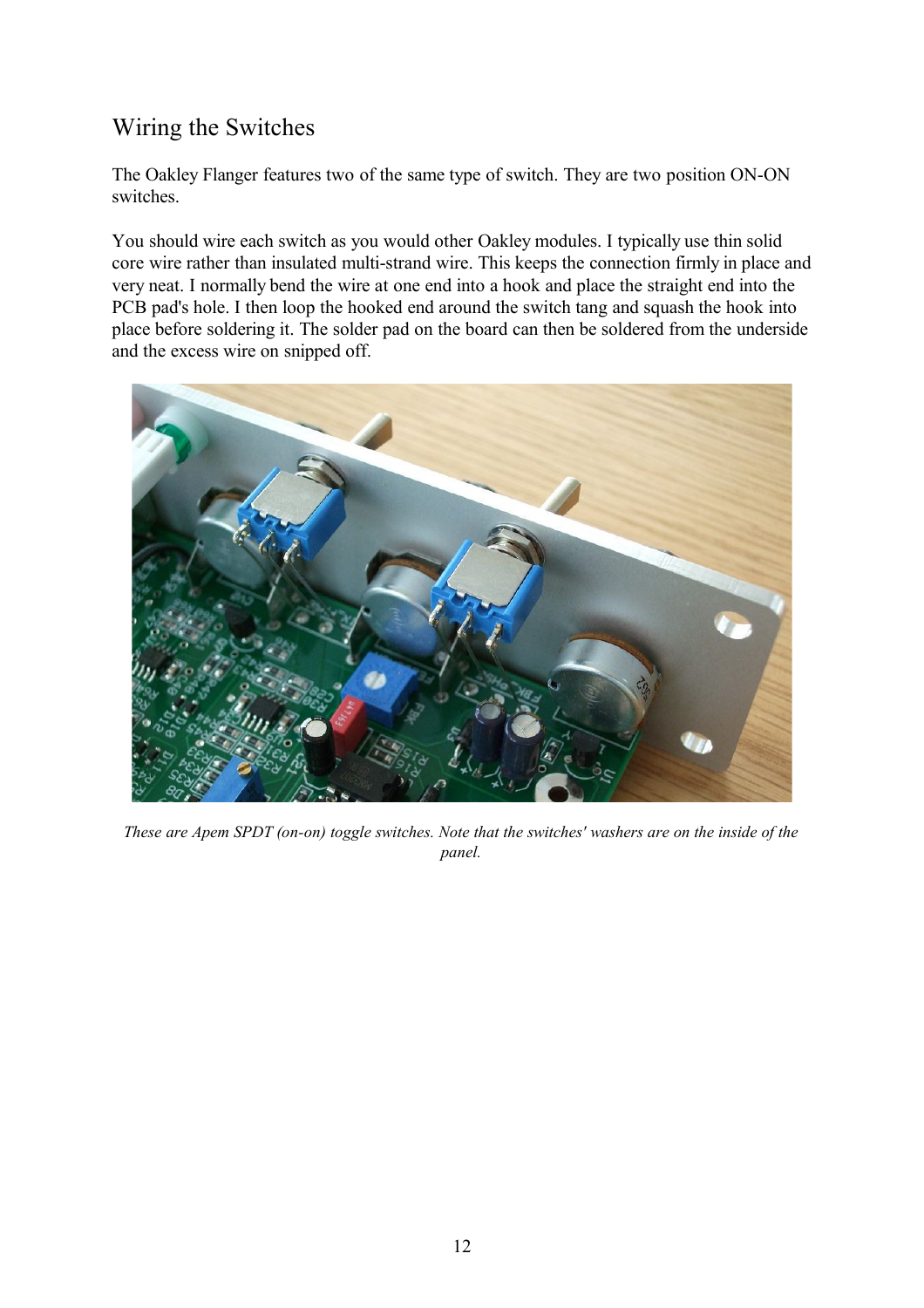## Wiring the LEDs

The Oakley Flanger features two LEDs which are held in place on the panel with LED lenses and clips. These are wired to the main board in similar fashion to other Oakley 5U modules.



*Here I have used a Molex 0.1" KK header and crimps to attach each LED to the PCB. The LED is thus not soldered to the wiring allowing the board to be easily removed from the front panel.*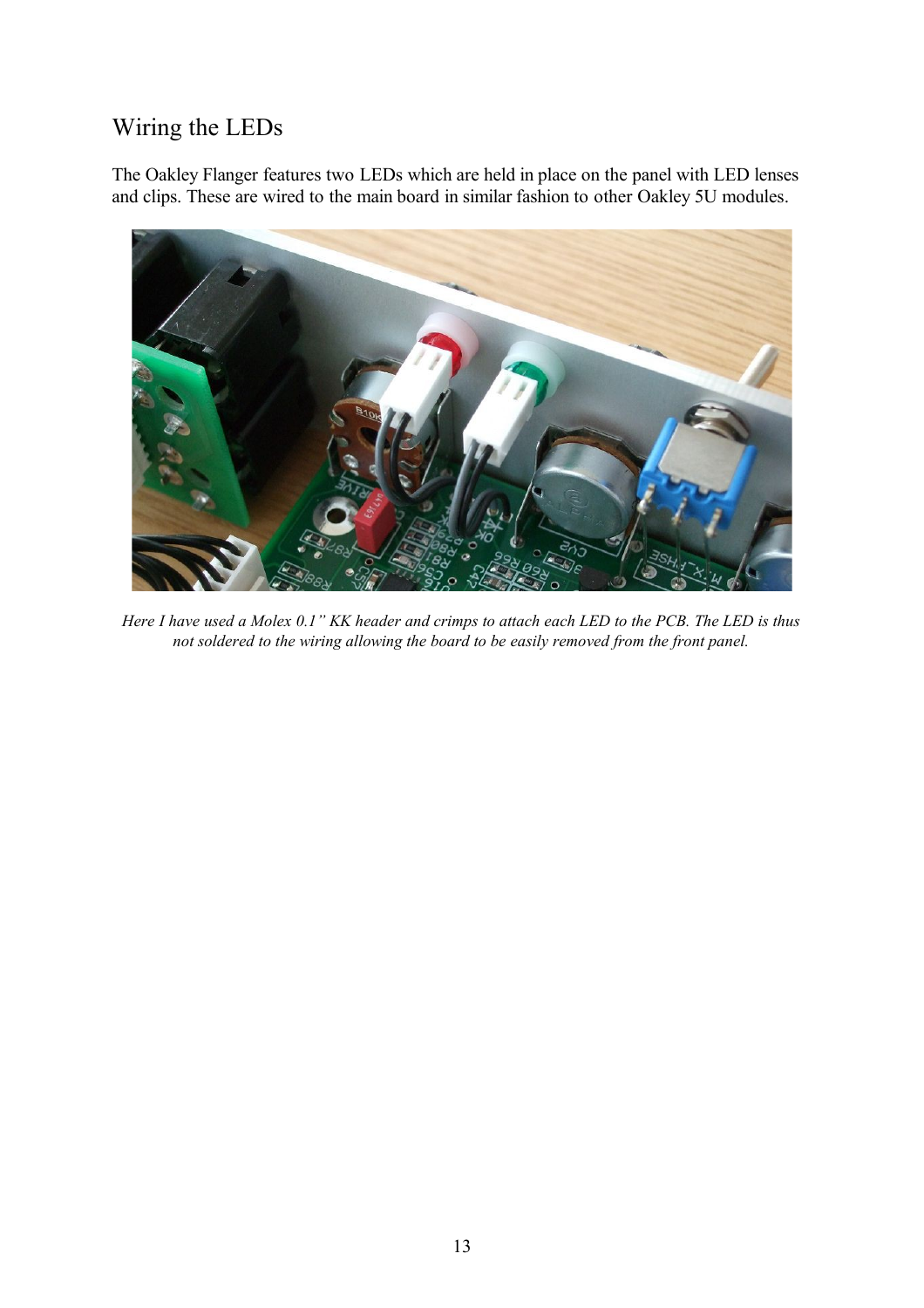## Testing, testing, 1, 2, 3...

Turn the Feedback and Drive pots to their minimum value. Turn the Delay and CV 2 pots to their mid points. Set both offset adjustment trimmers, OFF1 and OFF2, to their middle positions. Apply power to the unit making sure you are applying the power correctly. Check that no device is running hot. Any sign of smoke or strange smells turn off the power immediately and recheck the polarity of the power supply, and the direction of the ICs in their sockets and the polarity of the electrolytic capacitors. Neither LED should be on although they may flash briefly on power up.

Assuming everything is OK so far, it is time to apply an audio input. Use a bright signal like a sawtooth output from a VCO and connect this to the socket INPUT. The A below middle C, 220Hz, is a good note to use.

Connect your amplifier or mixing desk input to the DLY OUT socket. You should be able to hear the sawtooth signal. It will be about 9dB lower in volume than the signal going in. You may, if you have good ears, notice that the sound is slightly less bright as the higher frequency parts of the sawtooth are being filtered by the anti-aliasing filters of the Flanger.

Turn up the Drive pot and you should find that the green LED will light as the pot is taken past the 9 o'clock mark. As you increase it still further you will probably notice that the sound changes a little and may even get distorted. As the Drive pot is taken past mid way the red LED should light and the sound, even if it were clean before, will now sound reedy and may have lost some power. If all this happens the input and output stages, and LED driver circuitry, are working. Move the Drive pot back its minimum position again.

Now move the Delay pot. If you move it very slowly you'll notice only a slight change in the sound. Move it fast, and the pitch will shift noticeably and somewhat drunkenly. At its highest settings the volume of the output will be slightly lower. This is because the BBDs can't transfer the audio input through to their outputs efficiently when clocked at a very high speed. If at the lowest settings you start to hear a high pitched whistle and other strange noises, do not worry as this will be removed when we calibrate the module. If all is well then the BBDs, the high frequency clock circuitry and CV control are probably working.

Listening to the delayed output with the sawtooth input still connected, patch a triangle wave or sine wave LFO to the CV2 input. You should start to hear, as you move CV2 away from its mid point, an increasing amount of pitch modulation. Using a triangle wave will produce a more 'dee-dah' pitch change, while a sine wave will be more gentle.

Now try the CV1 input. This should have the same affect as the CV2 input but you'll not be able control the depth of the modulation. The pitch shifting, thanks to the sensitive 1V/octave relationship, will be dramatic.

Remove the LFO and plug your amplifier or mixer into the MIX OUT. The mix output is simply the mix of the of the delayed signal and the input signal. Set the MIX switch to POS. Listen to the sound as you sweep the Delay pot. It should sound similar to two nearly matched VCOs. With the Delay pot stationary the effect should stop.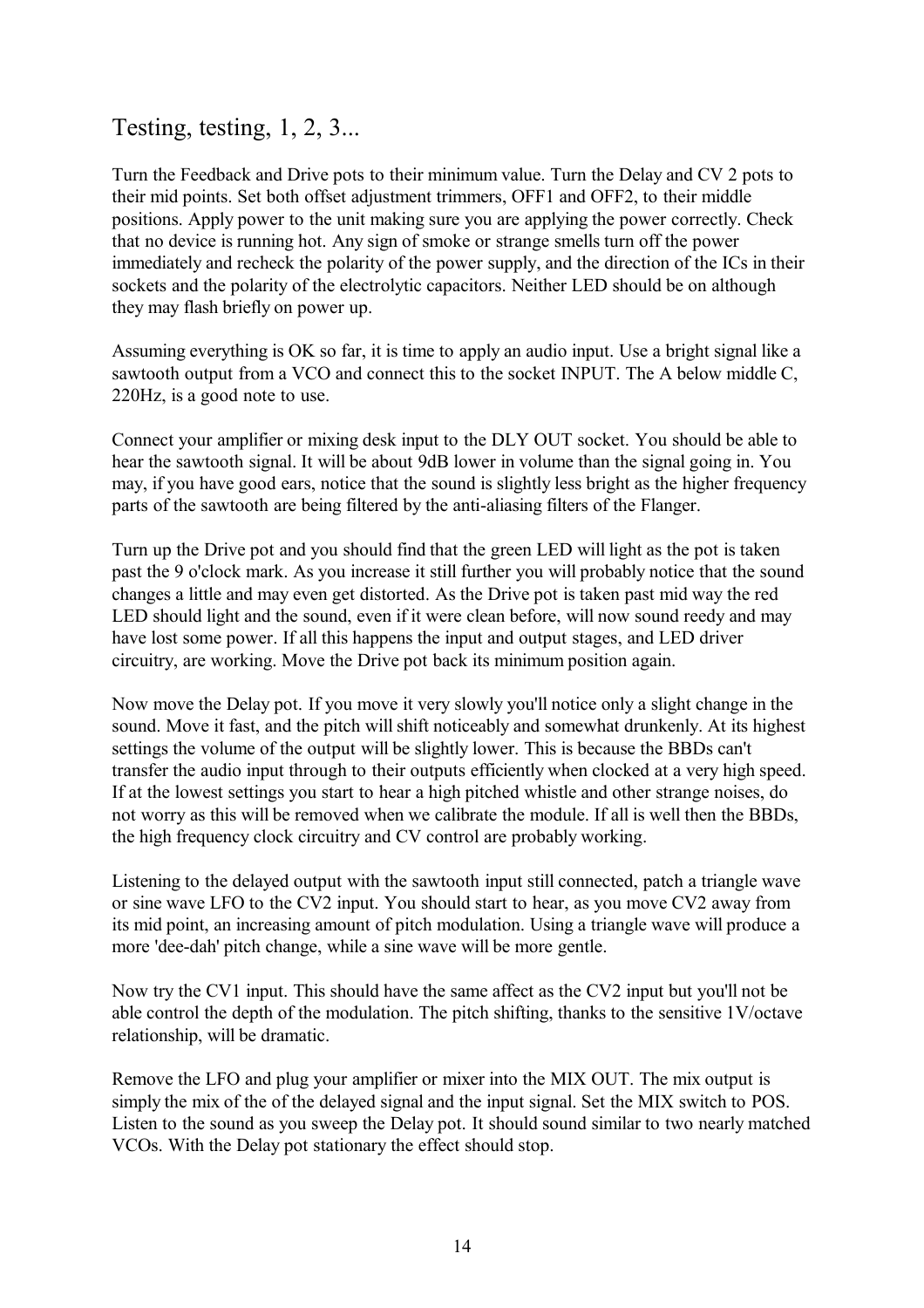Now change the MIX switch to NEG. When the Delay time is swept you should get a similar sound to changing the pulse width on a VCO. There will be a few points in the travel of the delay pot where the sound will thin out completely as the now inverted delayed sawtooth cancels out the original sawtooth input.

Now change the MIX switch back to POS and ensure that the FBK switch is set to POS also. Turn up the Feedback pot carefully. We have not yet set the feedback gain in the calibration process so it is possible to get uncontrolled oscillation which may startle you. Sweeping the delay pot with the feedback pot turned up will create the classic flanged sound. If it doesn't sound that obvious, or it is howling like a wolf, playing with the FBK trimmer will adjust the maximum level of the feedback signal.

Clicking both switches to the NEG position should change the sound, but still obviously a flanging effect, to become more woody and reedy.

If all this happens, the chances are that you have a working module and the unit is ready for full calibration. The calibration details can be found in the User Manual.



*These single turn trimmers are Bourns 3386F.*